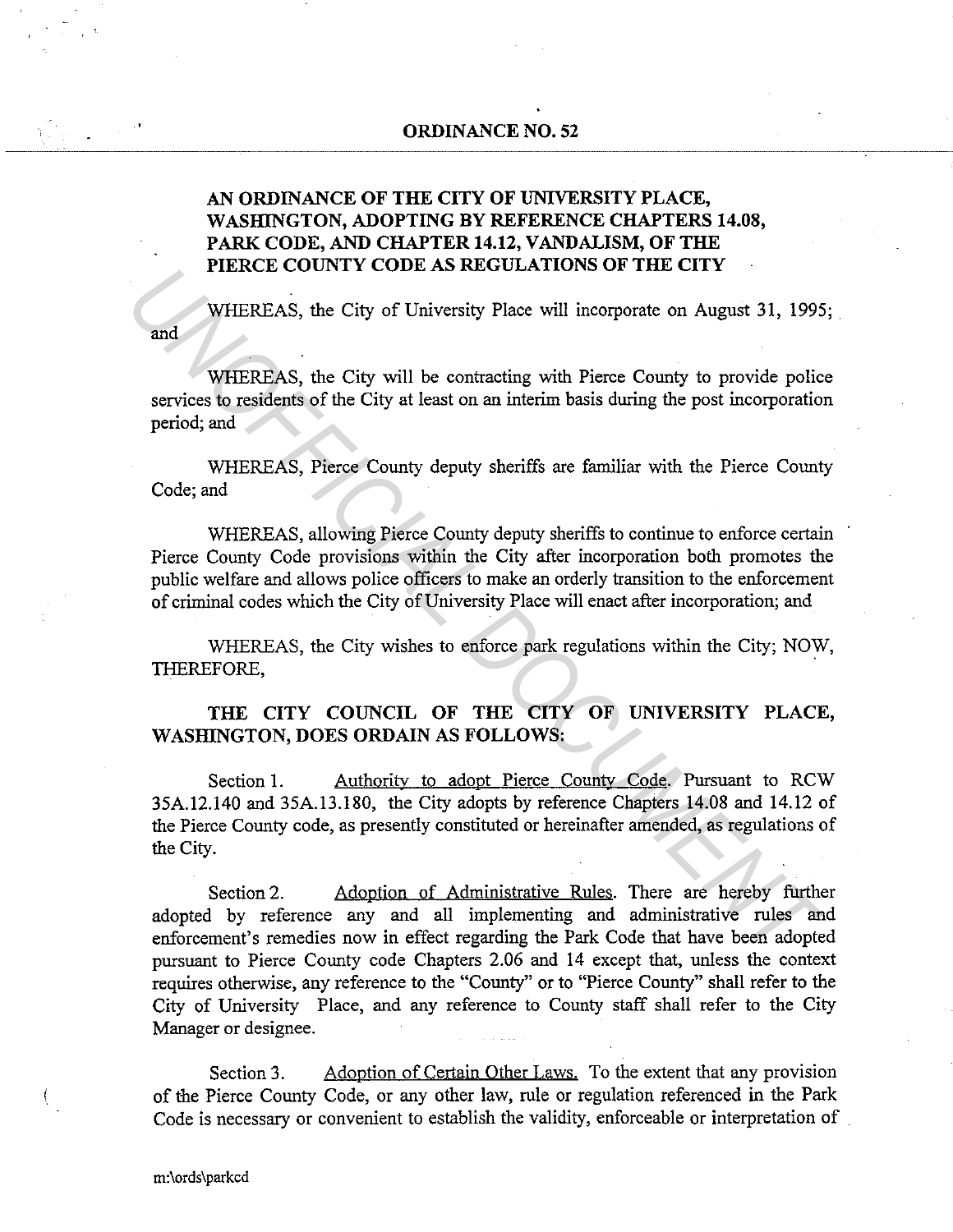the Code Section, then such provision of the Pierce County Code and Chapter, or other law, rule or regulation, is hereby adopted by reference..

Section 4. Severability. Should any section, paragraph, sentence, clause or phrase of this Ordinance, or its application to any person or circumstance, be declared unconstitutional or otherwise invalid for any reason, or should any portion of this Ordinance be preempted by state or federal law or regulation, such decision or preemption shall not affect the validity of the remaining portions of this Ordinance or its application to other persons or circumstances.

Section 5. • Effective Date and Publication. A summary of this ordinance consisting of its title shall be published in the official newspaper of the City. This ordinance shall take effect and be in full force on the date of incorporation. preception shall not affect the validity of the remaining portions of this Ordinance or its<br>application to other persons or circumstances.<br>Section 5. In Effective Date and Published in the official newspaper of the City. T

PASSED BY THE CITY COUNCIL ON AUGUST 21, 1995

ATTEST:

APPROVED AS TO FORM:

Robert J. Backstein, Inteirm City Attorney

Date of Publication: August 24, 1995 Effective Date: August 31, 1995

m:\ords\parkcd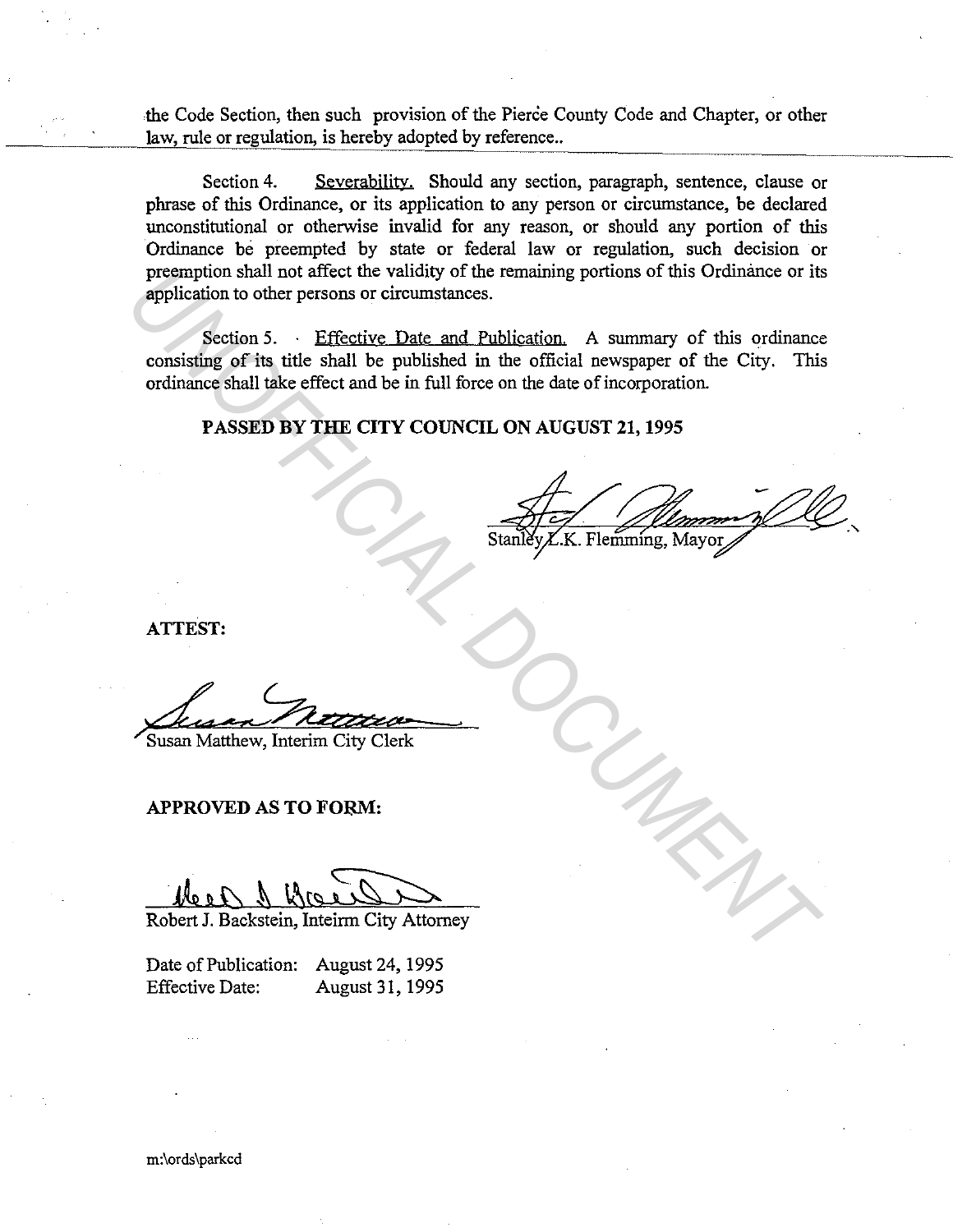# Chapter 14.08

### PARK CODE

| Sections:              |                                                                                                |  |
|------------------------|------------------------------------------------------------------------------------------------|--|
| 14.08.010              | Title.                                                                                         |  |
| 14.08.020              | Liberal Construction.                                                                          |  |
| 14.08.030              | Definitions.                                                                                   |  |
| 14.08.040              | Permits Required for Certain Activities.                                                       |  |
| 14.08.050              | Permit Administration.                                                                         |  |
| 14.08.060              | Prohibited Activities.                                                                         |  |
| 14.08.070              | Animal Control.                                                                                |  |
| 14.08.080              | Regulation of Campgrounds and Picnic Areas.                                                    |  |
| 14.08.090              | Regulation of Motor Vehicles, Bicycles, Boats and                                              |  |
|                        | Aircraft.                                                                                      |  |
| 14.08.100              | Park Hours.                                                                                    |  |
|                        | 14.08.110 Enforcement.                                                                         |  |
|                        | 14.08.120 Violations.                                                                          |  |
|                        | 14.08.130 Severability.                                                                        |  |
|                        | Cross-reference: Chapter 36.68 RCW                                                             |  |
| 14.08.010              | Title.                                                                                         |  |
|                        | This Chapter shall constitute the Park Code of Pierce County                                   |  |
|                        | and may be cited as such. Conduct in all public parks shall be                                 |  |
|                        | subject to all the general police regulations of this Code and                                 |  |
|                        | not exclusively to the provisions of this Chapter. (Res. 18122 §<br>1; prior Code § 12.04.010) |  |
|                        | 14.08.020 Liberal Construction.                                                                |  |
|                        | This Chapter is an exercise of the police power of the State of                                |  |
|                        | Washington, and of Pierce County, for the public peace, health,                                |  |
|                        | safety and welfare, and its provisions shall be liberally                                      |  |
|                        | construed. (Res. 18122 § 1; prior Code § 12.04.020)                                            |  |
|                        |                                                                                                |  |
| 14.08.030 Definitions. |                                                                                                |  |
|                        | The terms used in this Chapter, unless clearly contrary to or                                  |  |
|                        | inconsistent with the context in which used, shall be construed                                |  |
| as follows:            |                                                                                                |  |
|                        | A. "Caretaker" means the person primarily responsible for                                      |  |
|                        | overseeing and administering the particular park to which he                                   |  |
| is assigned.           |                                                                                                |  |
|                        | B. "Director" means the Director of Pierce County Parks,<br>Recreation and Community Services. |  |
|                        | C. "Motor vehicle" means any self-propelled device capable                                     |  |

#### 14.08.010 Title.

#### 14.08,020 Liberal Construction.

#### 14.08,030 Definitions.

. c. "Motor vehicle" means any self-propelled device capable of being moved upon a road and in, upon, or by which any person or property may be transported or drawn and shall include, but not be limited to, automobiles, trucks, motorcycles, motorscooters, jeeps or similar type four-wheel drive vehicles and snowmobiles, whether or not they can be legally operated upon the public highways.

D. "Park" means and includes all parks, squares, drives, parkways, boulevards, golf courses, boat-launching ramps, zoos, beaches, playgrounds and recreation areas and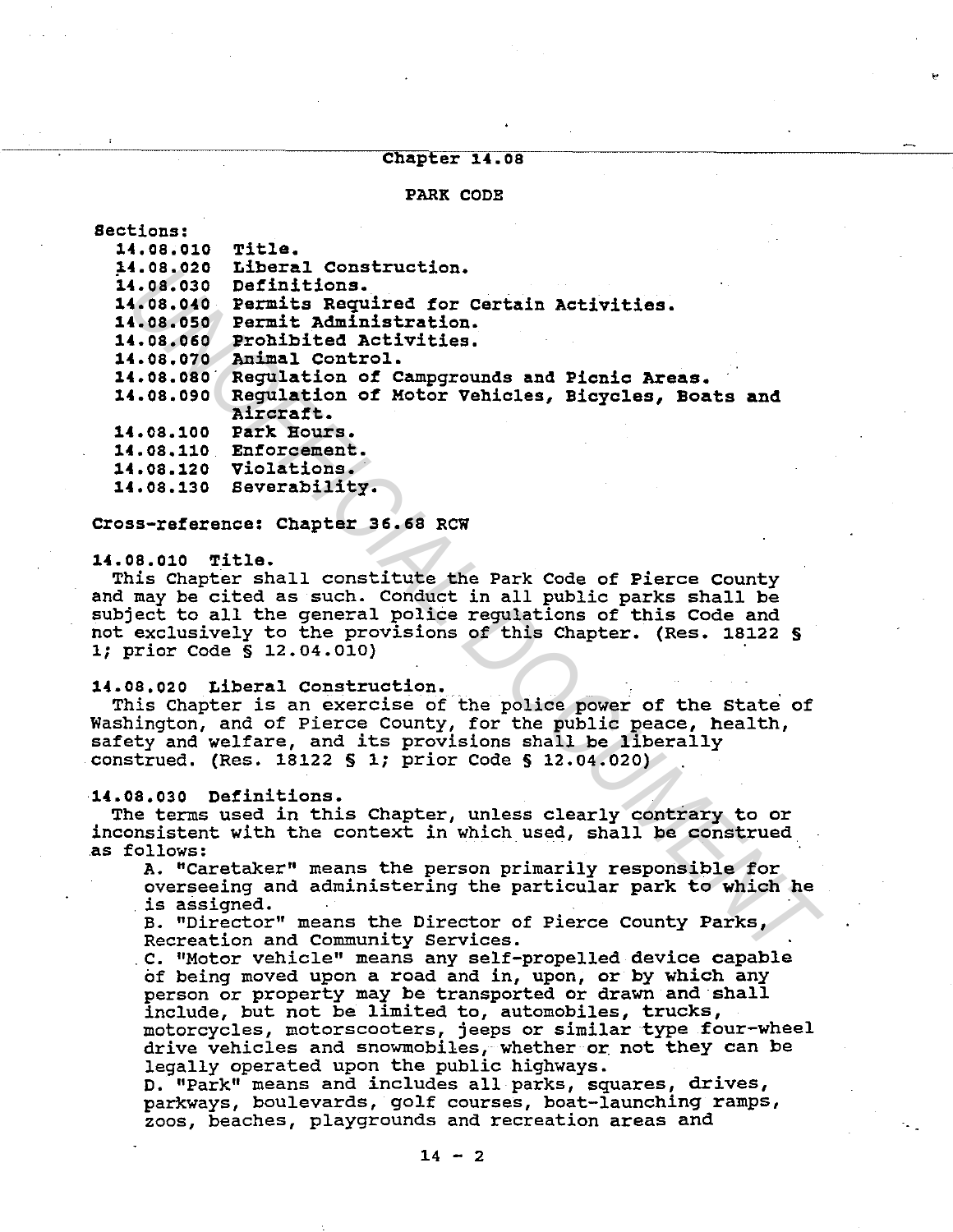*Tille 14 - Parks and Recreation 14.08.030* 

facilities comprising the parks and recreation system of the county and under the management and control of the Pierce· County Executive, and shall include all parks, squares, .drives, parkways, boulevards, golf courses, zoos, beaches, playgrounds and recreation areas and facilities comprising the parks and recreation system of the Metropolitan Park<br>District of Tacoma located within the unincorporated District of Tacoma located with the ownership,<br>management and control of the Board of Commissioners of the

Metropolitan Park District of Tacoma.

E. "Person" means all natural persons, firms, partnerships, corporations, clubs and all associations or combination of persons whenever acting for themselves or by an agent, servant or employee.

F. "Sheriff" means and includes the Pierce County Sheriff and his deputies and all members of the Metropolitan Park District of Tacoma who are from time to time commissioned by the Pierce County Sheriff.

(Ord. 86-78 S 1 (part), 1986; Ord. 84-131 S 1 (part), 1984; Res. 18122 S 1; prior Code S 12.04.030)

14.08.040 Permits Required for Certain Activities.

It shall be unlawful in any park, without first securing a permit from the Director, for any person to:

A. Use a public address system or other sound amplifying device;

B. Use, place or erect any signboard, sign, billboard, bulletin board, post, pole or device of any kind for advertising in any park or to attach any notice, bill, poster, sign, wire, rod or card to any tree, shrub, railing, post or structure, or erect a structure of any kind; c. Sell refreshments or merchandise or engage in any business or occupation;

D. Keep any boat for hire upon any waters in any park. Launching of waterborne craft from any shoreline is prohibited except from specifically designated areas or with specific permit. The launching of waterborne craft as provided in this Section shall be unlawful if the required fee as determined by the County Council has not been paid; E. Take up collections or to act as or apply the vocation of a solicitor, agent, peddler, beggar, strolling musician, pursoner and bilance and the based remembers of the pursoner and the straphening of the straphening and the strain facebook commissioners of the precision of commission of commission of commission of the precisions and in

organ grinder, exhorter, barker or showman within a park. (Ord. 84-131 § 1 (part), 1984; Res. 18122 S 1; prior Code **S**   $12.04.040$ 

**14.oa.oso** Permit Administration.

.-.-.

A. Any person claiming to have a permit from the Director must produce and exhibit such permit upon the request of any authorized person who may desire to inspect the same. B. The Director reserves the right to cancel a permittee's activity on any day that the Director wishes to make use of the facility and when there is a need of the facility which transcends the need of the permittee or for cause. Such notice shall be given at least twenty-four hours in advance. c. All permittees must leave the facility in a condition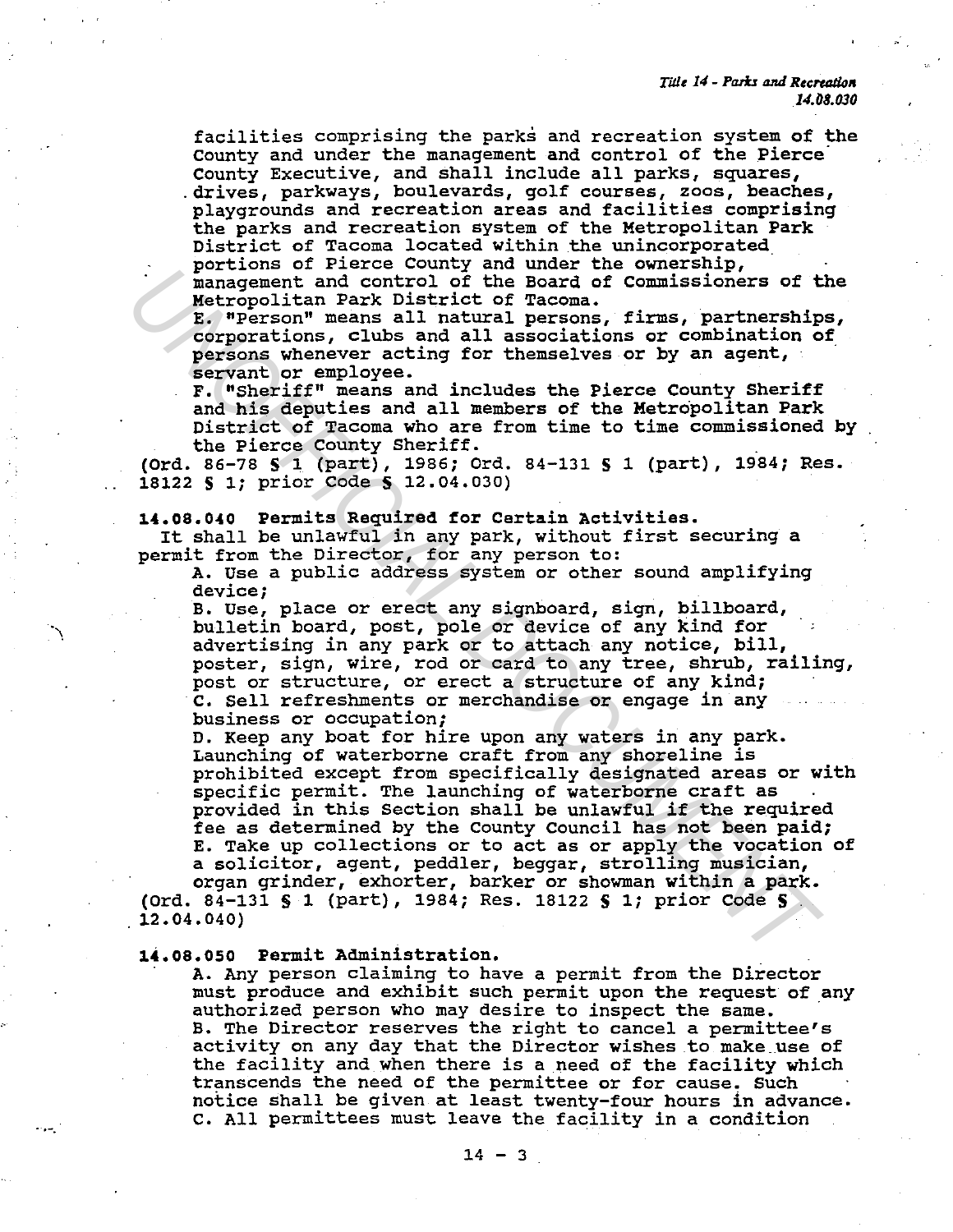*Title 14 - Parks and Recreation U.08.050* 

f

considered satisfactory to the caretaker or his designee who will supervise cleanup activities. No group shall conduct activities causing extra custodial work unless previous agreement has been made to pay for such work. D. At all assemblies of minors under eighteen years of age, responsible adults must be present throughout the entire function.

(Res. 18122 S l; prior Code S 2.04.050)

#### 1•.oa.060 Prohibited Activities.

It is unlawful for any person to:

A. cut, remove, destroy, mutilate or deface any turf, tree, plant, shrub, flower, structure, monument, statue, vase, fountain, wall, fence, railing, vehicle, bench, lighting system, sprinkling system or other property in any park; B. Leave, deposit, drop or scatter bottles, broken glass, ashes, wastepaper, cans or other rubbish in a park except in a garbage can or other receptacle designated for such purposes; 8.060 Problished Activities.<br>
<sup>25</sup>.060 Problished Activities.<br>
<sup>25</sup>. Cut, Tenove, destroy, mutilate or deface any turf, tree,<br>
2A. Cut, Tenove, destroy, mutilate or deface any turf, tree,<br>
2A. Cut, Tenove, destroy, mutilat

C. Deposit any household or commercial garbage, refuse, waste or rubbish which is brought as such from any private property in any garbage can or other receptacle designated for such purpose located within a park;

D. Drain or dump refuse or waste from any trailer, camper or automobile or other vehicle except in designated disposal areas or receptacles;

E. Pollute or in any way contaminate by dumping or otherwise depositing therein any waste or refuse of any nature, kind or description including human waste or bodily waste in any stream, river, lake or other body of water running in, through or adjacent to any park;

F. Clean fish or other food or wash any clothing or other articles for personal or household use or any dog or other animal except at designated areas in the park;

G. Clean or wash any automobile or any other vehicle in any park except in areas specifically designated for that use; H. Possess, discharge, set off or cause to be discharged in or into any park, any firecracker, torpedo, rocket, firework, explosive or other substance harmful to the life or safety of persons or property,;

I. Possess a firearm with a cartridge in any portion of the mechanism, or discharge across, in or into any park a firearm, bow and arrow or air or gas weapon, or any device capable of injuring or killing any person or animal or damaging destroying any public or private property; J. Annoy, bother, molest, insult or offer an affront to any other person within a park;

.K. Play games and conduct general horseplay on crowded swimming beaches. At times, large uncrowded beach areas can safely permit some games. such games will be permitted only with the consent of a caretaker, custodian, lifeguard or other park employee;

L. Practice or play golf, baseball, cricket, lacrosse, polo, archery, hockey, tennis or other games of like character or to hurl or propel any missile except at places set apart for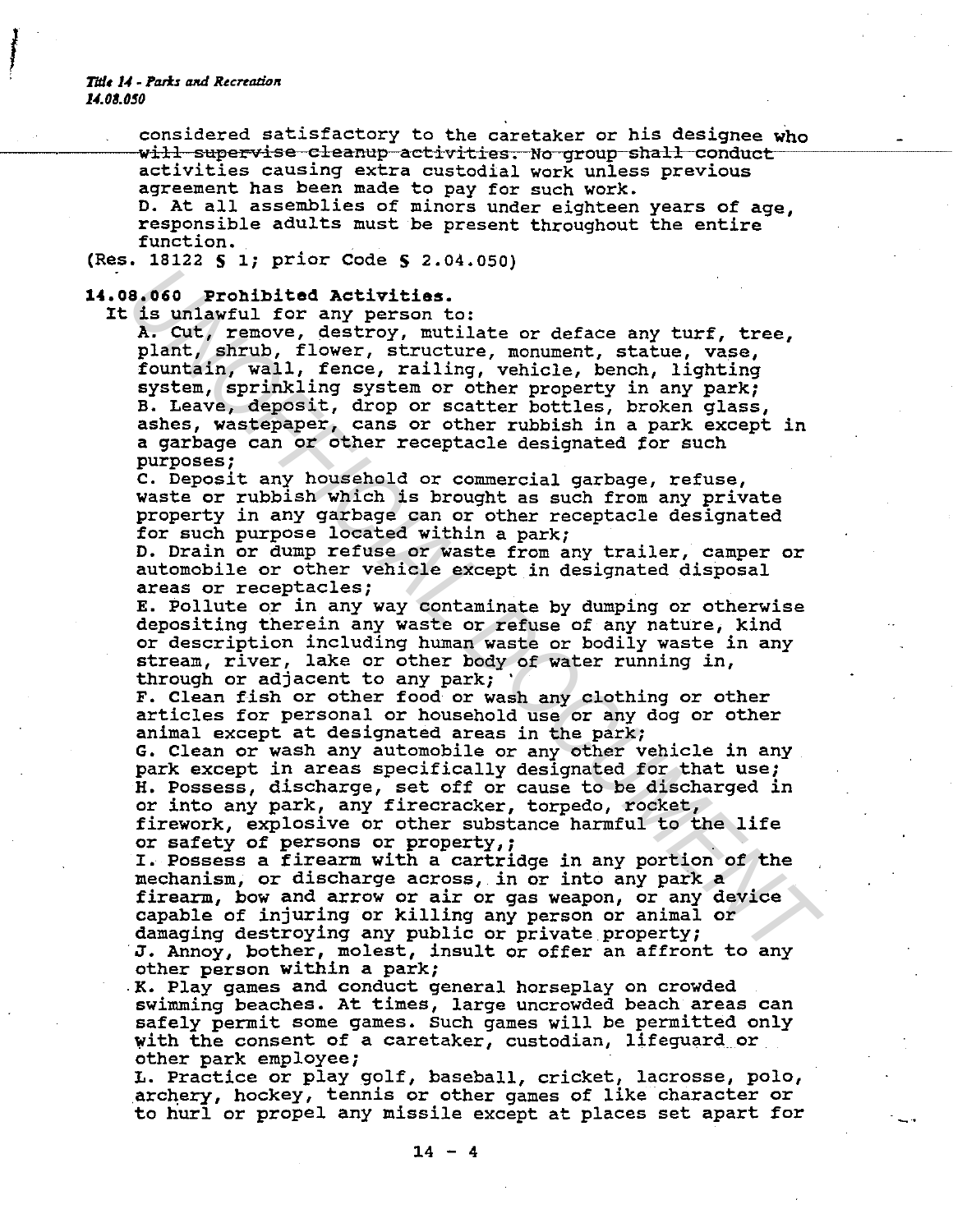such purposes by the Director;

M. Possess, display or open and/or consume alcoholic beverages in a park, except that such beverages may be opened, served and consumed at designated indoor locations within the Pierce County Park System by social groups that have obtained a park permit and a banquet permit from the Washington Liquor Control Board; provided, however, that such serving and consumption is confined to the designated indoor location.

(Ord. 86-78 S 1 (part), 1986; Res. 19394 **S** 1; Res. 18122 **S** 1; · prior Code S 12.04.060)

## **14.08.070** Animal control.

A. All dogs or other pets or domestic animals must be kept on leash no greater than eight feet in length and under control at all times while in a park.

B. Dogs, pets or domestic animals are not permitted on any designated swimming beach in any park nor in any public building unless so posted; provided, that this Section shall not apply to Seeing Eye dogs.

C. No person shall allow his dog or other pet or domestic animal to bite or in any way molest or annoy other park visitors. No person shall permit his dog or other pet or domestic animal to bark continuously or otherwise disturb the peace or tranquility of the park.

D. No horses shall be permitted in any park except where<br>designated and posted to specifically permit such activity. Horses shall not be permitted on any designated swimming area, campground or picnic area.

E. No person shall ride any horse or other animal in such a manner that might endanger life or limb of any person or animal, and no person shall allow a horse or other animal to stand unattended or insecurely tied.

F. No person shall in any manner tease, annoy, disturb, molest, catch, injure or kill, or throw any stone or missile of any kind at or strike with any stick or weapon any animal, bird or fowl; or catch any fish or feed any fowl or animal except at places and times designated for such purposes by the Director and so posted by signs. No person shall give, offer or attempt to give to any animal or bird within the park any tobacco, drink or other article known to be noxious to animals or birds. such serving and consumption is contined to the designate<br>indoor location.<br>(Ord. 86-78 s i (part), 1986; Res. 19394 \$ 1; Res. 19122 \$ 1;<br>Prior Code \$ 12.04.050)<br>Prior Code \$ 12.04.050)<br>11.03.070 Anilad Control.<br>A. MI degre

G. Owners of dogs or other animals damaging or destroying park property will be held liable for the full value of the property damaged or destroyed in addition to impounding fees and the penalty imposed for violation of these provisions. H. All laws, rules and regulations of the State Game Commission relating to season limits and methods of fishing parks. No person may fish for or possess any fish taken from any dam, dike, bridge, dock, boat landing or beach which is

posted with a sign prohibiting fishing.<br>I. All laws, rules and regulations of the State Department of Fisheries relating to season limits and methods of taking are applicable to the taking of shellfish or food fish in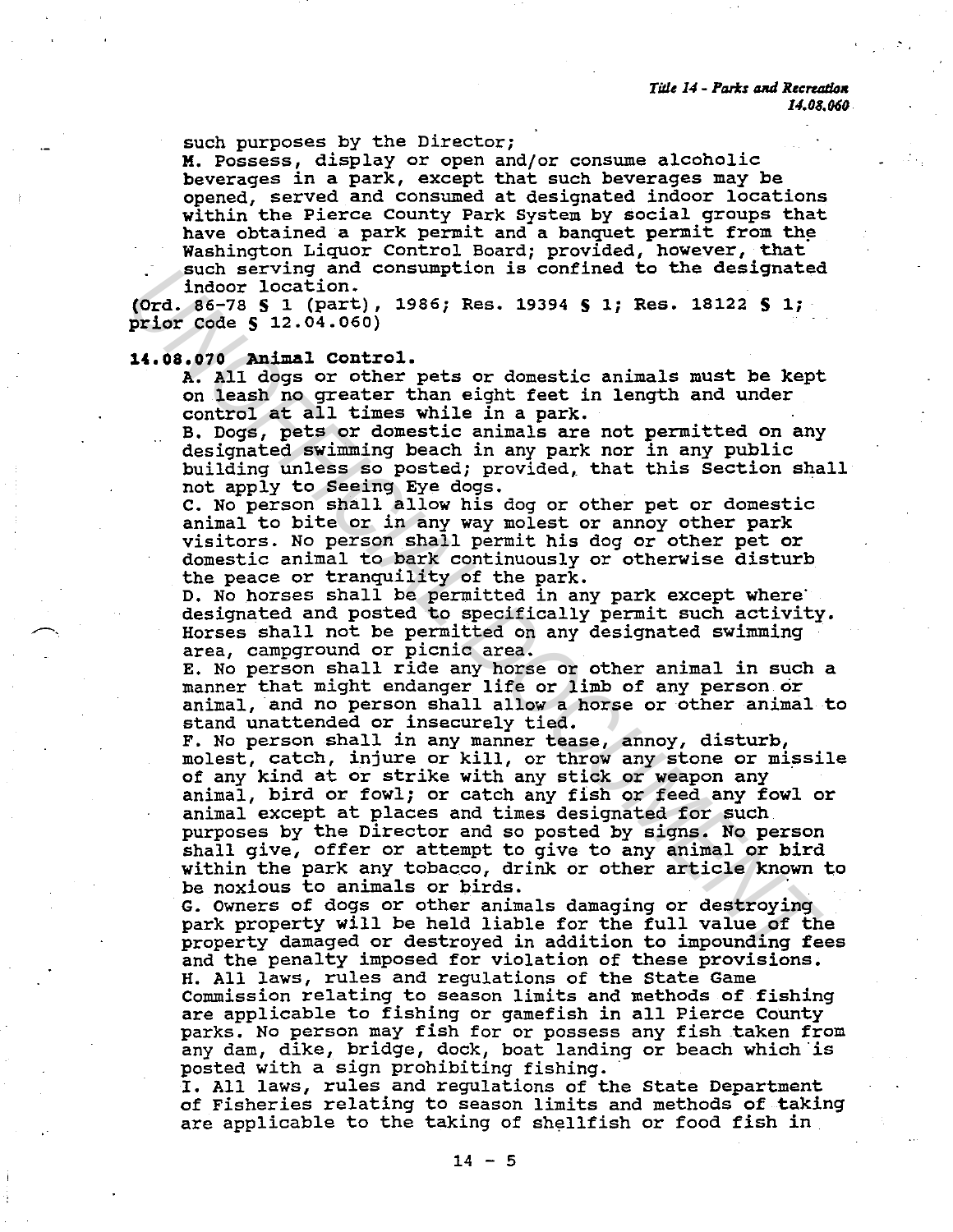*Title 14 - Parks and Recreation 14.08.070* 

parks except that in addition to such laws, the Director may, upon finding good cause, close certain park areas for specific periods of time to the taking of shell fish. Such closed areas shall be posted with appropriate signs. J. Any person who owns or is in control of any pet or animal shall immediately remove from the park any and all feces deposited by such animal while in the park unless otherwise authorized by the Director or his designee. (Ord. 86-78 S 1 (part), 1986; Res. 18122 S 1; prior Code S

12.04.070)

14.08.080 Regulation of Campgrounds and Picnic Areas.

A. Picnicking is permitted only in designated and marked picnicking areas or in such other places within a park as may from time to time be designated by a caretaker. B. No person shall camp *in* any park except in areas specifically designated and/or marked for that purpose. C. In order to afford the general public the greatest possible use of the parks on a fair and equal basis, continuous occupancy of camping facilities shall be limited to seven days. Shorter limitation of occupancy may be established and posted by the Director at any individual facility or area. 1 and 17 and 18 and 18 and 18 and 18 and 18 and 18 and 18 and 18 and 18 and 18 and 18 and 18 and 18 and 18 and 18 and 18 and 18 and 18 and 18 and 18 and 18 and 18 and 18 and 18 and 18 and 18 and 18 and 18 and 18 and 18 and

D. The number of vehicles occupying camping facilities shall be limited to one car or one camper or one vehicle with trailer per camp or trailer site. A greater number may be authorized in specific areas when constructed facilities so warrant.

E. Fees for the use of camp or trailer sites are due and payable daily. The daily fee covers use of facilities until the vacating time of three p.m. of the following day. F. Occupants shall vacate camping facilities by removing their personal property therefrom prior to three p.m. if the applicable use fee has not been paid or if time limit for occupancy of the campsite has expired. The occupants may, however, remain in other areas of the park for purposes other than camping until normal closing time of the park. Remaining overtime shall subject the occupant to the payment of additional use fees.

G. A trailer site, picnic area or campsite *is* considered occupied when it is being used for appropriate purposes by a person or persons who have paid the daily use fee when applicable. No person shall take or attempt to take possession of a campsite, trailer site, picnic area or other park facility when it *is* being occupied by another party or when informed by a caretaker that such campsite, picnic area, trailer site or other facility is occupied.

H. It is unlawful to build fires *in* any park except in areas designated by the Director.

(Res. 18122 S 1; prior Code S 12.04.080)

14.08.090 Regulation of Motor Vehicles, Bicycles, Boats and Aircraft.

A. No operator of any automobile, trailer, camper, boat trailer or other vehicle shall park such vehicle in any park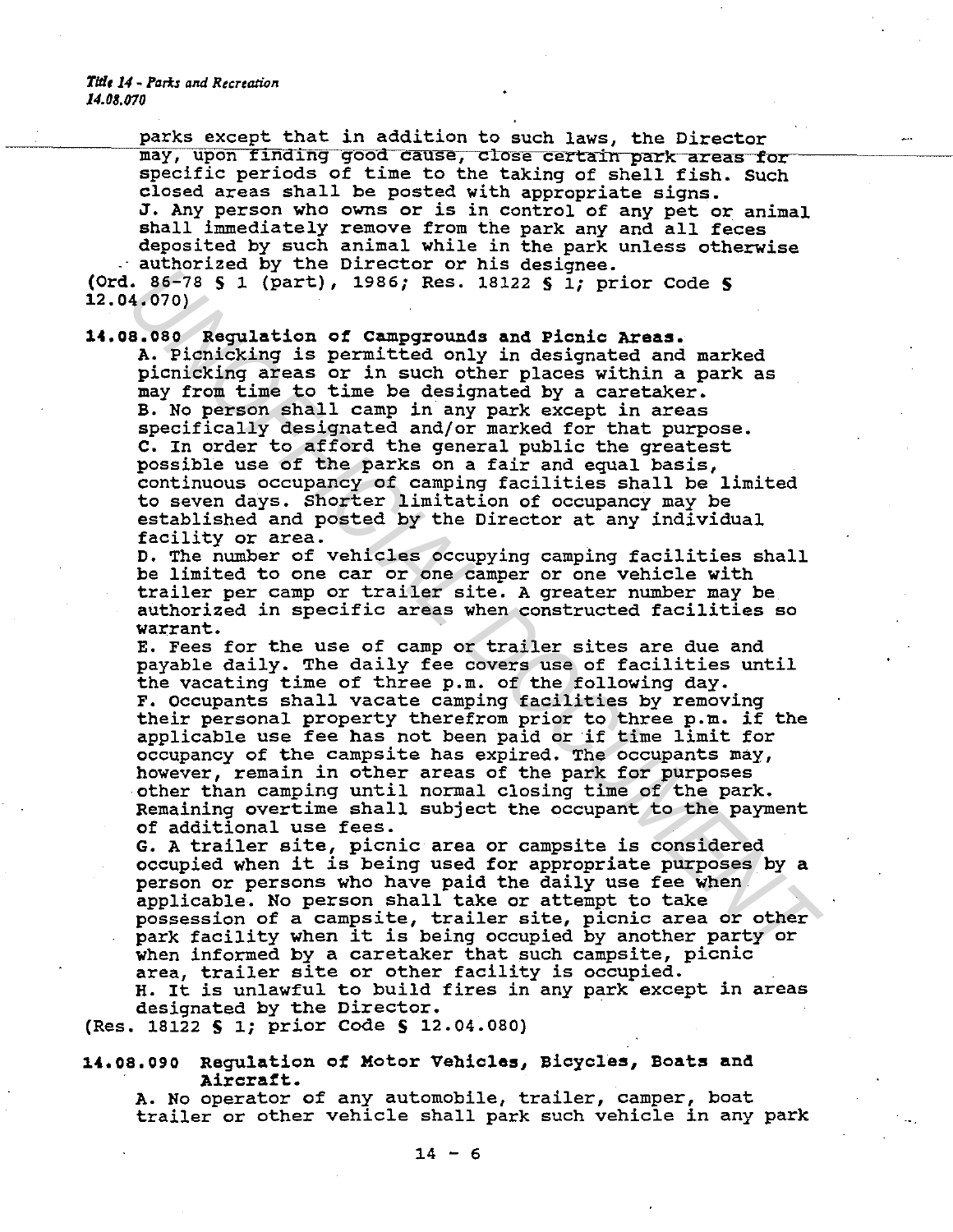*Title 14* - *Parts* tvUl *Recrtada11 14.08.090* 

except where the operator is using the area for a designated recreational purpose and the vehicle is parked either in a designated parking area or in another area with the permission of a caretaker; and after required parking fees as established by the Pierce County Council have been paid. No person shall park, leave standing or abandon a vehicle in any park after closing time except when camping in a designated area or with permission from the caretaker. Any vehicle found parked in violation of this Section may be towed away at the owner's or operator's expense. B. No person shall operate any motor vehicle on a trail in any park unless such trail has been specifically designated and posted for such use.- Subject to the provisions of this code, no person shall operate a motor vehicle within the boundaries of a park except on roads, streets, highways, parking lots or parking areas; provided, that traveling upon such roads, streets, highways, parking lots or parking areas has not been prohibited by proper posting. c. No person shall drive a motor vehicle within any park at a speed greater than is reasonable and prudent, having due regard for the traffic and the surface and width of the road and in no event at a speed which endangers the safety of persons, property or wildlife; provided, however, that in no event shall a vehicle be driven at a speed greater than twenty miles per hour in camp, picnic, utility or<br>headquarters areas or in areas of qeneral public assemblage; and provide further, that in no event shall a vehicle be driven at a speed greater than twenty miles per hour in any other area. The County Council, however upon finding that the safety of persons and the condition of the road and the traffic thereon so warrant, may establish lower speed limits and shall post the same *in* the area where so established. D. It *is* unlawful to enter or leave a park by other than established entrances and exits. The parking of vehicles *in*  any park *is* prohibited except in established parking areas. It is unlawful to park along roadways if the normal flow of traffic is impeded or if parking causes conditions that are hazardous to public safety. The servicing of vehicles within a park is prohibited, including oil changes and other than emergency repairs. It is unlawful to engage in, conduct or hold any trials or competitions for speed, endurance or hill climbing involving any motor vehicle. which is found parked in violation of this Section may be verific to over the over of the over operator's expense.<br>B. No person shall operate any motor vehicle on a trail in any park unless such trail has been specifically

E. No riding of bicycles shall be permitted in any park except on roadways and other areas where designated and posted to specifically permit such activity.

F. No aircraft shall land or take off from any body of water or land area *in* a park not specifically designated for landing aircraft.

G. Model aircraft and rockets:

1. No one shall fly rockets or model aircraft in any park except in areas specifically designated and/or posted for that\_purpose.

2. All engines over .25 CI used in model aircraft being flown in designated park areas shall be muffled.

3. All persons flying model aircraft in designated park

 $14 - 7$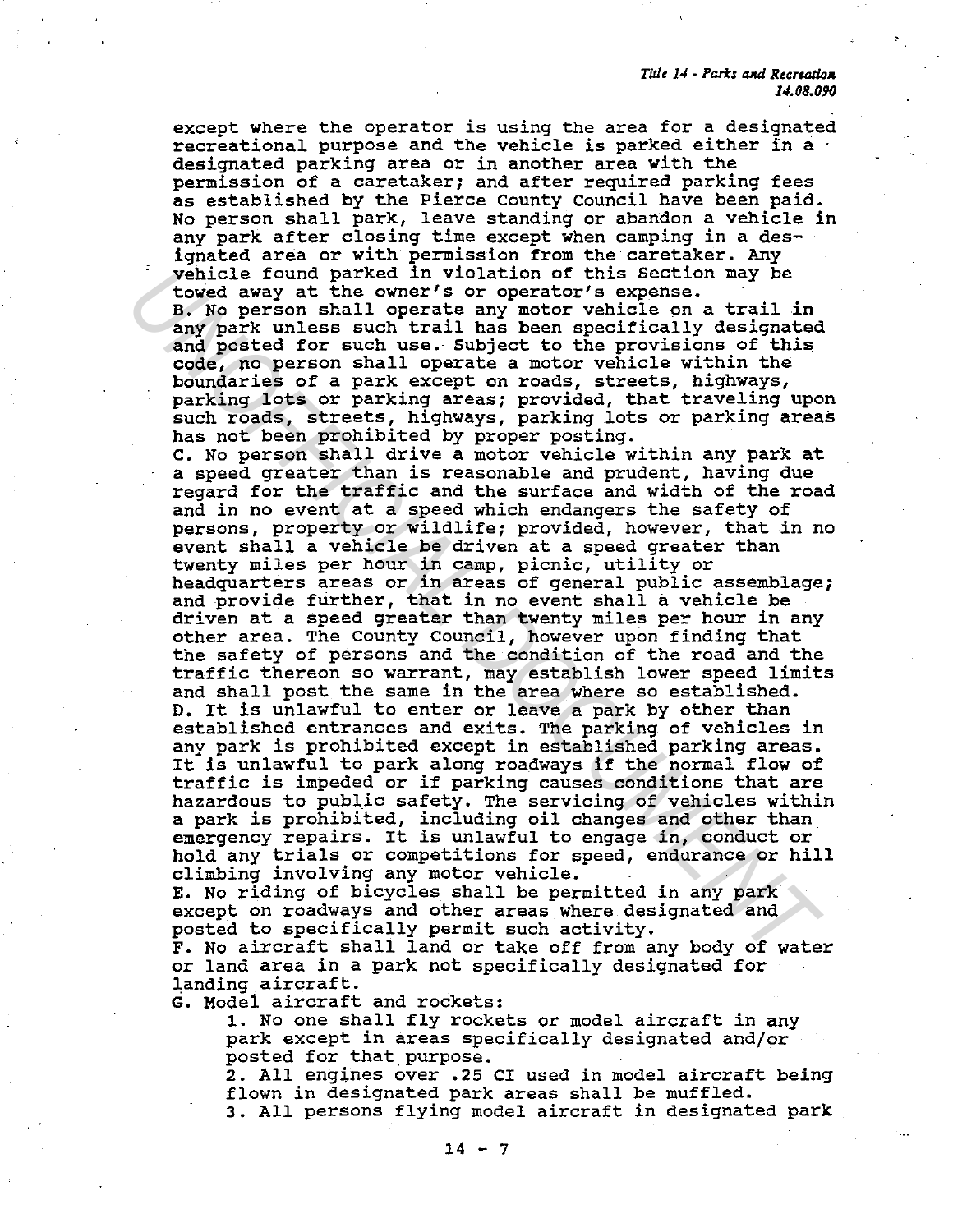**Title 14 - Parks and Recreation** *14.08.090* 

> areas shall abide by the official AMA safety code. H. Except where specifically amended by this Chapter, all motor vehicle regulations contained in the Pierce County-Code or the Revised Code of Washington shall apply to all roads, highways, parking lots, or parking areas within Pierce County parks.

(Ord. 84-131 S 1 (part), 1984; Res. 19948 S 1, Res. 18122 S 1; prior Code S 12.04.090)

## 14.08.100 Park Hours.

In parks which are controlled by gates or other devices, normal park hours are as posted except in the case of prearranged, special group activities or regularly established concessions. In other areas no person will be permitted to trespass nor cars be allowed to remain parked after the hours of darkness. (Res. 18122 S 1; prior Code S 12.04.100)

#### 14.08.110 Enforcement.

The Sheriff, officer of the Metropolitan Park District of Tacoma, Director or caretaker or other park employees are authorized and directed to enforce the provisions of this Chapter. Any Sheriff, officer of the Metropolitan Park District of Tacoma, Director or caretaker having reasonable cause to believe that any person has violated one of the provisions of this Chapter may, in addition to invoking other sanctions, direct said persons to leave the park. Any person failing to leave the park when so directed shall be guilty of a misdemeanor. (Ord. 86-78 S 1 (part), 1986; Res. 18122 S 1; prior Code S 12.04.110) 08.100 Park Rours. Gontrolled by gates or other devices, normal<br>**A** parks which are controlled by gates or other devices, normal<br>ind parks which are controlled by gates with the case of pregnancions. In<br>the signal parks or

## 14.08.120 Violations.

A. Violation of or failure to comply with the provisions of this Chapter shall subject the offender to a fine in any sum not exceeding three hundred dollars or to imprisonment in. the County Jail not exceeding ninety days or to both such fine and imprisonment.

B. Anyone concerned in the violation of this Chapter, whether directly committing the act or omitting to do the thing constituting the offense or who aids or abets the same, whether present or absent, and anyone who directly or indirectly counsels, encourages, hires, commands, induces or otherwise procures another to commit such an offense, is and shall be a principal under the terms of this Chapter and shall be proceeded against and prosecuted as such.

(Res. 18122 S 1; prior Code S 12.04.120)

## 14.08.130 Severability.

If any provision of this Chapter or its application to any person or circumstance is held invalid, the remainder of the Chapter or the application of the provision to other persons or circumstances shall not be affected. (Ord. 89-155 S 22, 1989)

 $14 - 8$